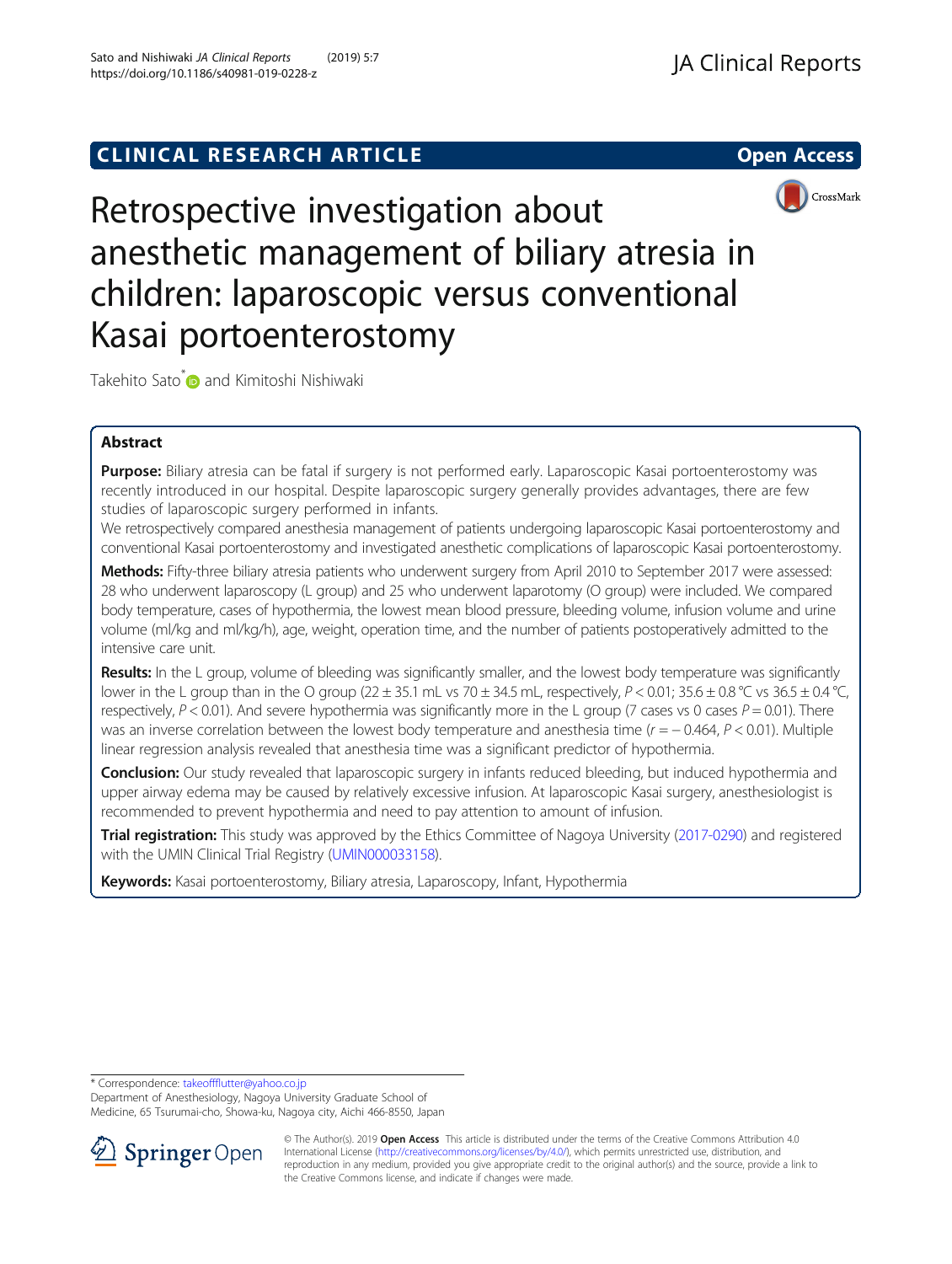# Introduction

Biliary atresia is characterized by high choler-related liver damage as a result of inherent biliary tract occludes. It has an incidence of 1 in  $9000-17,000$  newborns [\[1](#page-3-0)] and a high fatality rate if surgery is not performed at an early stage [[2,](#page-3-0) [3\]](#page-3-0). Biliary atresia can be radically treated by performing "Kasai operation" (Kasai portoenterostomy) [[4\]](#page-3-0). Kasai portoenterostomy is widely performed and results in improved liver prognosis in approximately 60% of biliary atresia patients [\[3](#page-3-0)].

Kasai portoenterostomy is commonly performed by laparotomy (conventional open surgery); however, recent improvements in laparoscopic devices have enabled the Kasai operation to be performed under laparoscopy. There are various advantages and disadvantages of laparoscopic surgery. There are few reports regarding anesthesia management during the laparoscopic procedure. Furthermore, no studies have examined anesthesia management at a single facility because of the limited number of biliary atresia patients in this country.

In the present study, we retrospectively investigated the anesthesia management of patients undergoing laparoscopic Kasai portoenterostomy and those undergoing conventional Kasai portoenterostomy at a single institution and investigated complication of laparoscopic Kasai portoenterostomy, especially intraoperative hypothermia.

## Materials and methods

This study was approved by the Ethics Committee of Nagoya University (approval number, 2017-0290) and registered with the UMIN clinical Trial Registry (UMIN 000033158). Eighty-five patients scheduled to undergo elective Kasai operation between April 2010 and September 2017 were assessed. Inclusion criteria were (1) American Society of Anesthesiologists classification of I–III, (2) being 0–90 days after birth, and (3) absence of severe congenital heart disease (which required surgical treatment such as single ventricle.). Exclusion criteria were (1) reoperation (including revision operation and hemostasis), (2) the patient was diagnosed as not having biliary atresia, and (3) informed consent not provided by the patient's family.

Finally, 53 patients were enrolled after excluding 32 patients: 25 underwent conventional Kasai portoenterostomy surgery (O group) and 28 underwent laparoscopic Kasai portoenterostomy (L group).

The primary outcome was the cases and degree of hypothermia. Secondary outcomes included amount of bleeding and cannot do extubation after operation between two groups.

Patient information was collected from the Anesthesia Record System, and patients in the two groups were compared for age (day), body weight (kg), sex, management of anesthesia (induction, drug, and type of tracheal intubation tube), operation time (min), lowest arterial pressure (mmHg), total urine volume (ml) and intraoperative average urine flow rate (ml/kg/h), infusion volume (ml) and intraoperative average infusion rate (ml/kg/h), transfusion (case), bleeding volume (ml), lowest body temperature (°C), upper airway edema (case), intraoperative complications: hypothermia (mild hypothermia: body temperature  $< 36.0$  °C, and severe hypothermia  $< 35.0$  °C as previously described [\[5\]](#page-3-0)), cannot extubate after surgery, mass bleeding (volume of bleeding  $> 150$  ml [[6](#page-3-0)]), cardiac arrest, severe hypotension (systolic blood pressure  $<$  50 mmHg), hypoxia (SpO<sub>2</sub>  $<$  89%), and hypercapnia  $(EtCO<sub>2</sub> > 70 mmHg)$  [[5](#page-3-0)-[7\]](#page-3-0).

All data are presented as mean ± standard deviation and were analyzed using the chi-square test and Mann–Whitney  $U$  test. A liner regression was applied to examine the bivariate regression between the primary outcome (body temperature) and other variables, and to investigate the independent variables which affected the body temperature, multiple regression was applied. A  $P$  value of  $< 0.05$  was considered statically significant. Statcel4 (OMS Publishing Inc., Saitama, Japan) and EZR (Saitama Medical Center, Jichi Medical University, Saitama, Japan) [[8](#page-3-0)], R (version 3.3.1, 2016-06-21, svn rev 70800, Vienna, Austria), and SPSS® 25.0 for Windows® (SPSS Inc., Chicago, IL, USA) were used for all statistical analyses.

# **Results**

No patients received any premedication. There were no significant differences in age and body weight between the two groups. Both groups contained more girls than boys (Table 1), which is consistent with the statistics of biliary atresia. All patients received general anesthesia, and there was no significant difference between the two groups.

Anesthesia time in the laparoscopy group was significantly longer than in the open group ( $P = 0.01$ ). Patients in the laparoscopy group had a significantly lowest body temperature and smaller bleeding volume than those in the open group  $(P < 0.01$  for both). And laparoscopy group had more mild hypothermia  $(P = 0.004)$  and severe hypothermia patients  $(P = 0.01)$ . Four patients in the laparoscopy group were admitted to the intensive

|  | Table 1 Characteristics of patients |  |
|--|-------------------------------------|--|
|--|-------------------------------------|--|

|                          | O group<br>$n = 25$ | L group<br>$n = 28$ |
|--------------------------|---------------------|---------------------|
| Age (days)               | $59 + 8$            | $55 \pm 14$         |
| Height (cm)              | $53.7 + 4$          | $54.5 + 4$          |
| Weight (kg)              | $4.1 + 0.9$         | $4.2 \pm 0.7$       |
| Male/female              | 7/18                | 8/20                |
| Direct bilirubin (mg/dl) | $4.5 \pm 1.3$       | $4.8 \pm 1.8$       |

There were no differences between the two groups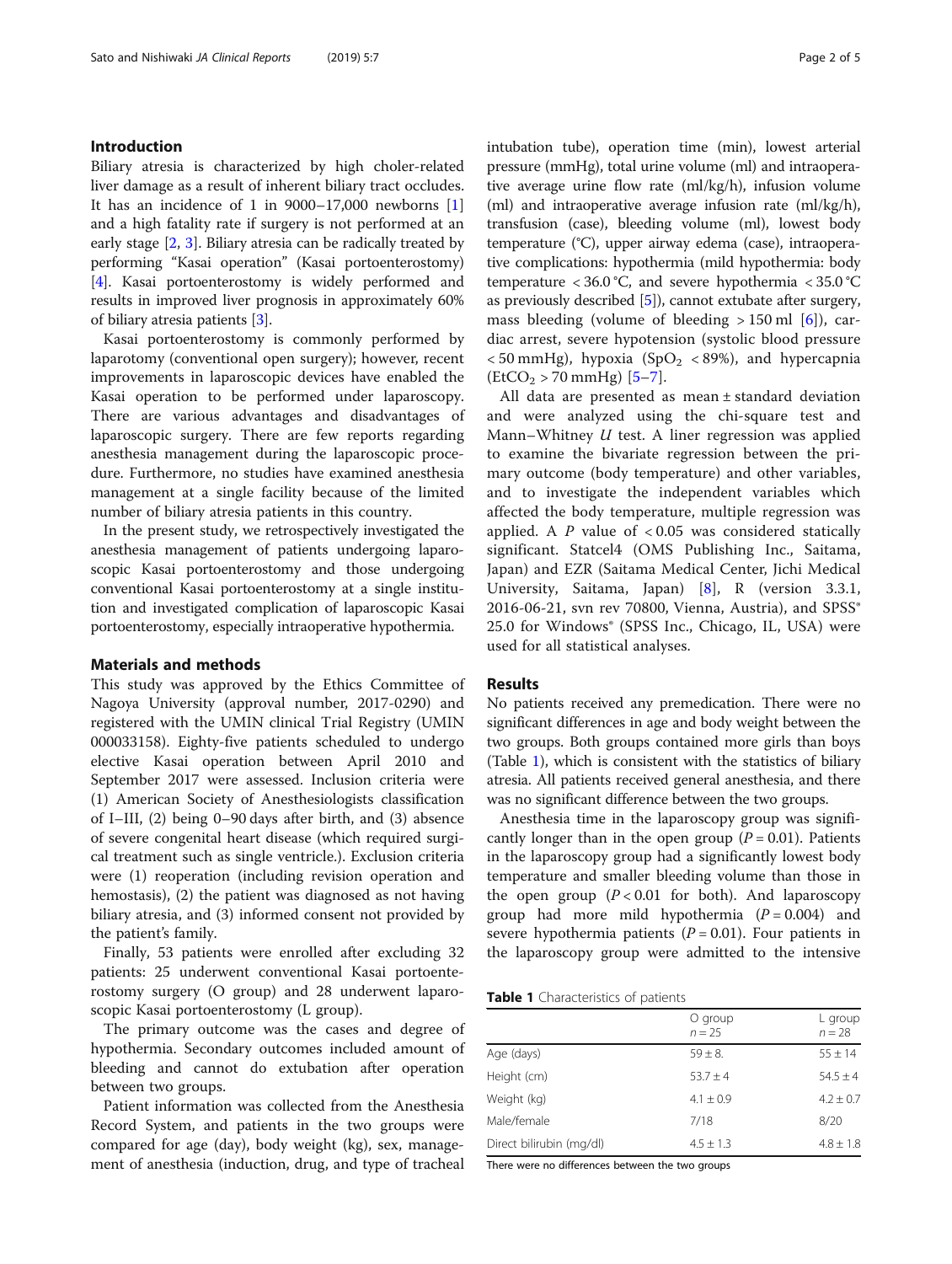care unit without extubation because of extreme hypothermia (34.6–34.9 °C) and upper airway edema.

There was no significant difference in the volume of infusion and urine per weight per time between the two groups. Transfusion was needed in one patient in the laparoscopy group and six in the open group ( $P = 0.04$ ) (Table 2). There were no patients with severe intraoperative complication such as mass bleeding, intraoperative hypoxia, pneumothorax, or cardiac arrest, but only one patient had severe hypercapnia at the laparoscopy group. We investigated the correlation of body temperature and time of anesthesia. The lowest body temperature was significantly correlated with anesthesia time  $(r = -0.464,$  $P < 0.001$ ) and total fluid volume ( $r = -0.291$ ,  $P = 0.003$ ), but not with age, body weight, bleeding volume, and urine volume. A multiple linear regression was calculated to predict body temperature based on the time of anesthesia and total amount of urine and infusion. The time of anesthesia was a significant predictor of hypothermia (Table 3).

# **Discussion**

We compared anesthesia management between patients undergoing laparoscopic and conventional open Kasai portoenterostomy for biliary atresia. Hypothermia was more common in patients receiving laparoscopic surgery than those receiving open surgery. Because body temperature was inversely correlated with anesthesia time and with total amount of fluid, patients receiving laparoscopic surgery developed hypothermia as a result of extended duration of surgery and pneumoperitoneum. Cold carbon dioxide gas is one of the causes of hypothermia, and anesthesiologists should prevent hypothermia by increasing the room temperature, by using a warm blanket and by warming fluid and blood for transfusion.

| Table 2 Intraoperative patient data |  |  |  |  |
|-------------------------------------|--|--|--|--|
|-------------------------------------|--|--|--|--|

| <b>ULLICI VAIUC</b>   |           |        |         |             |
|-----------------------|-----------|--------|---------|-------------|
| Parameter             | Estimate  | SF     | t value | $P$ value   |
| Intercept             | 37.7      | 0.43   | 86.9    | < 0.001     |
| Anesthesia time (min) | $-0.0007$ | 0.001  | $-342$  | $0.00127**$ |
| Total fluid (ml)      | $-0.0001$ | 0.0003 | $-191$  | 0.06        |
| Total urine (ml)      | $-0.0004$ | 0.002  | $-0.07$ | 09          |
|                       |           |        |         |             |

Table 3 Result of multiple regression of body temperature and

\*\*Significant parameter  $(P < 0.01)$ 

other value

In our study, patients in the laparoscopy group had more hypothermia than those in the open surgery group. And there were also significantly many patients with severe hypothermia at laparoscopy group. There was a negative correlation of body temperature, anesthesia time, and total amount of fluid. As in past reports [[9,](#page-3-0) [10\]](#page-3-0), at Kasai portoenterostomy, hypothermia was caused by laparoscopy surgery.

Four patients were unable to be extubated in the operating room owing to upper airway edema after laparoscopic surgery. Although there were no differences in the intraoperative average fluid infusion rate, the total infusion volume in patients receiving laparoscopic surgery was significantly larger than that in those receiving open surgery. Because blood loss was significantly smaller during laparoscopic than open surgery, we may have infused excessive fluid in patients receiving laparoscopic surgery, resulting in upper airway edema. There is also a risk of excessive fluid infusion as a result of reduced venous return by pneumoperitoneum, leading to oliguria, and intraoperative infusion volume should be reduced during laparoscopic Kasai operation [[9,](#page-3-0) [10\]](#page-3-0).

Surgery provides a radical cure for biliary atresia, whereby Kasai operation or liver transplantation is required within 60 days after birth for survival. Liver transplantation from brain-dead donors is rarely performed

|                                                  | O group<br>$n = 25$ | L group<br>$n = 28$ | $P$ value |
|--------------------------------------------------|---------------------|---------------------|-----------|
| Anesthesia time (min)                            | $224 \pm 42.6$      | $309 \pm 71.4$      | < 0.01    |
| Lowest mean arterial pressure (mmHg)             | $31 \pm 2$          | $32 \pm 3$          | > 0.05    |
| Total urine volume (ml)                          | $29 \pm 28.1$       | $52.5 \pm 49$       | < 0.01    |
| Intraoperative average urine flow rate (ml/kg/h) | $1.14 \pm 1.19$     | $1.91 \pm 1.41$     | > 0.05    |
| Total infusion volume (ml)                       | $494 \pm 249$       | $580 \pm 180$       | < 0.05    |
| Intraoperative average infusion rate (ml/kg/h)   | $19.7 \pm 9.25$     | $16.6 \pm 14.5$     | > 0.05    |
| Transfusion (case)                               | 6                   |                     | < 0.05    |
| Bleeding volume (ml)                             | $70 \pm 34.5$       | $22 \pm 35.1$       | < 0.01    |
| Lowest body temperature (°C)                     | $36.5 \pm 0.4$      | $35.6 \pm 0.8$      | < 0.01    |
| Mild hypothermia (case)                          | $\overline{4}$      | 16                  | < 0.01    |
| Severe hypothermia (case)                        | $\mathbf{0}$        | 7                   | < 0.05    |
| Upper airway edema (case)                        | $\mathbf{0}$        | 4                   | > 0.05    |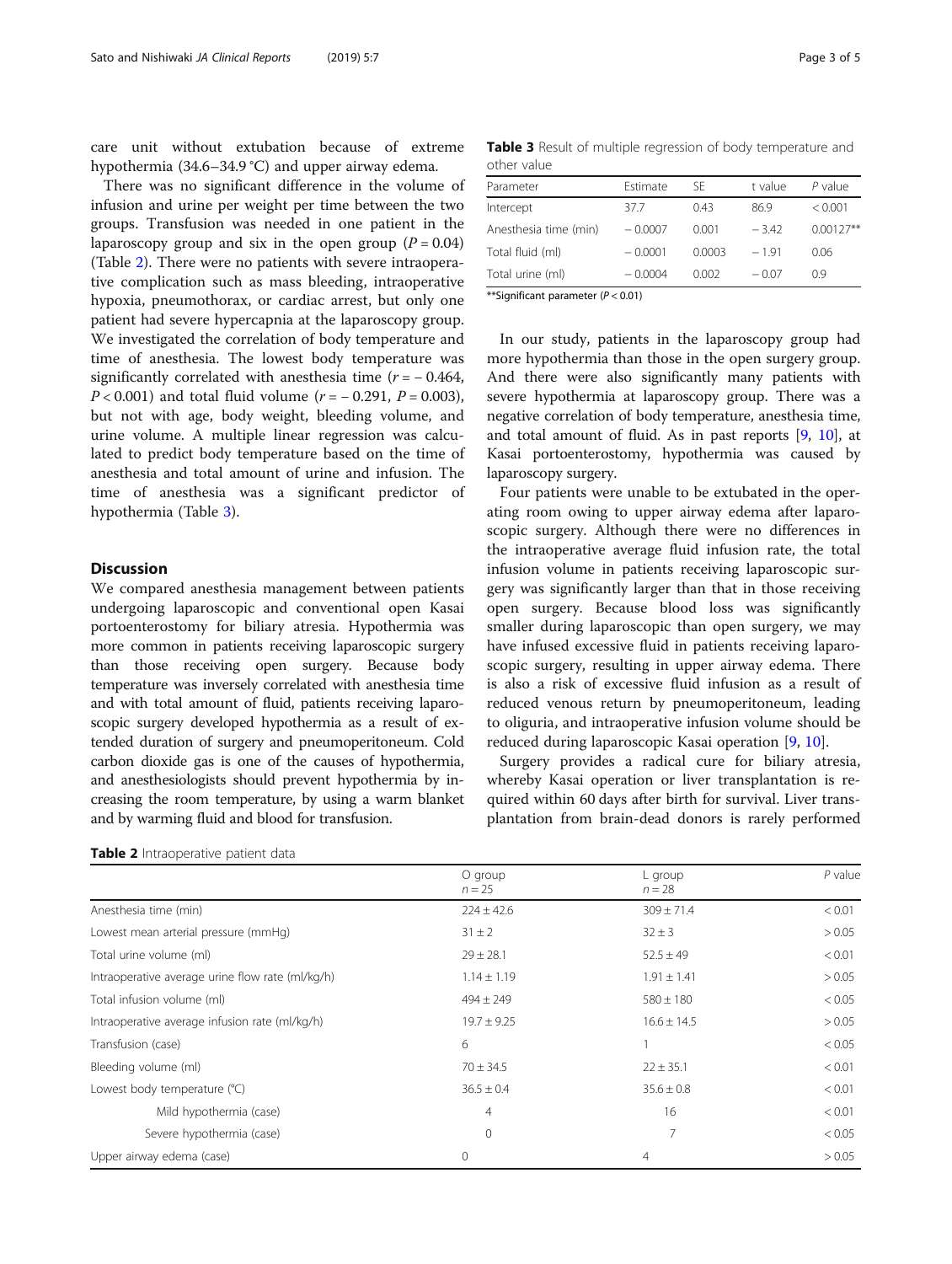<span id="page-3-0"></span>in Japan; rather, Kasai operation is commonly performed for biliary atresia. Since the first case report of laparoscopic Kasai operation for biliary atresia by Esteves et al. [11] in 2002, it has been performed in various countries [12, 13]. However, postoperative liver prognosis is poorer following laparoscopic Kasai operation than following conventional laparotomy  $[12–14]$  $[12–14]$ . According to a meta-analysis by Lishuang et al. [12], laparoscopic Kasai operation has not replaced open surgery.

Despite these limitations, laparoscopic surgery provides various advantages such as minimum surgical wound and reduced postoperative pain (Table 4). In addition, a new surgical technique of laparoscopic Kasai operation has recently been reported [[15](#page-4-0)]. Hence, laparoscopic Kasai operation will provide greater medical adaption.

There are several limitations to this study: the limited number of patients and the retrospective study design. In Japan, there were approximately cases of 115 biliary atresia patients in 2015 [\[16\]](#page-4-0). Hence, it is difficult to include many patients. While our facility is eminent in this country enabling us to report the Kasai operation at a single institution, cases of more patients are required. In addition, the anesthesia method and infusion volume were not unified in this study. Prospective study addressing these issues is expected in the future.

To conclude, we reported and compared the anesthesia management of patients undergoing laparoscopic Kasai portoenterostomy and those undergoing open Kasai portoenterostomy. During laparoscopic Kasai surgery, we should administer less amount of fluid for avoiding excessive infusion. As a characteristic of laparoscopic surgery in infants, reduced bleeding and hypothermia influenced by pneumoperitoneum are important. Active warming following entry into the operation room is recommended to prevent hypothermia.

#### Abbreviations

ICU: Intensive care unit; L group: Laparoscopic Kasai group; O group: Open Kasai (conventional) group

|         |  |  | <b>Table 4</b> Advantages and disadvantages of laparoscopic Kasai |  |
|---------|--|--|-------------------------------------------------------------------|--|
| surgery |  |  |                                                                   |  |

| Advantages                       | Disadvantages                                    |  |  |
|----------------------------------|--------------------------------------------------|--|--|
| Minimized operative wound        | Pneumoperitoneum                                 |  |  |
| Little postoperative pain        | Hypercapnia                                      |  |  |
| Few cosmetic problems            | Low body temperature                             |  |  |
| Reduced bleeding                 | Insufficient ventilation                         |  |  |
| Earlier postoperative recovery   | Bronchial intubation                             |  |  |
| Able to share the operative view | Increased operation time                         |  |  |
| with other doctors               | Requires an advanced operation<br>technique      |  |  |
|                                  | Does not provide evidence for<br>liver prognosis |  |  |

#### Acknowledgements

The authors would like to thank Enago ([http://www.enago.jp\)](http://www.enago.jp) for the English language review.

# Funding

No funding.

#### Availability of data and materials

They are available as the Excel® file upon reasonable request.

#### Authors' contributions

TS contributed to the conception and design of the study, acquisition of data, analysis and interpretation of data, and drafting of the article. KN contributed in revising the article for important intellectual content. Both authors read and approved the final manuscript.

#### Ethics approval and consent to participate

This study was approved by the institutional review board of Nagoya university Hospital, Japan (approval code: 2017-0290) and was registered in the UMIN-Clinical Trials Registry (UMIN trial ID: UMIN 000033158).

#### Consent for publication

Not applicable.

#### Competing interests

The authors declare that they have no competing interests.

## Publisher's Note

Springer Nature remains neutral with regard to jurisdictional claims in published maps and institutional affiliations.

## Received: 5 December 2018 Accepted: 24 January 2019 Published online: 07 February 2019

## References

- 1. Livesey E, Borjya M, Sharif K, Alizai N, McClean P, Kelly D, Hadzic N, Davenport M. Epidemiology of biliary atresia in England and Wales (1999- 2006). Arch Dis Child Fetal Neonatal Ed. 2009;94:F451–5.
- 2. Schreiber RA, Kleinman RE. Biliary atresia. J Pediatr Gastroenterol Nutr. 2002;35:S11–6.
- 3. Hartley J Davenport M, Kelly D. Biliary atresia Lancet 2009; 374:1704–1713.
- 4. Kasai M, Suzuki S. A new operation for non-correctable biliary atresia: hepatic portoenterostomy (in Japanese). Shujyutsu. 1959;13:733–9.
- 5. Landisch RM, Massoumi RL, Christensen M, Wagner AJ. Infectious outcomes of gastroschisis patients with intraoperative hypothermia. J Surg Res. 2017;215:93–7.
- 6. Abraham E, Parray T, Ghafoor A. Complications with massive sacrococcygeal tumor resection on a premature neonate. J Anesth. 2010;24(6):951–4.
- 7. Kalfa N, Allal H, Raux O, Lardy H, Varlet F, Reinberg O, et al. Multicentric assessment of the safety of neonatal videosurgery. Surg Endosc. 2007;21(2):303–8.
- 8. Kanda Y. Investigation of the freely available easy-to-use software 'EZR' for medical statistics. Bone Marrow Transplant. 2013;48:452–8.
- 9. Wedgewood J, Doyle E. Anaesthesia and laparoscopic surgery in children. Paediatr Anaesth. 2001;11:391–9.
- 10. Baroncini S, Gentili A, Pigna A, Fae M, Tonini C, Tognù A. Anaethesia for laparoscopic surgery in paediatrics. Minerva Anestesiol. 2002;68:406–13.
- 11. Esteves E, Neto EC, Neto MO, Devanir J, Pereira RE. Laparoscopic Kasai portoenterostomy for biliary atresia. Pediatr Surg Int. 2002;18:737–40.
- 12. Lishuang M, Zhen C, Guoliang Q, Zhen Z, Chen W, Long L, Shuli L. Laparoscopic portoenterostomy versus open portoenterostomy for the treatment of biliary atresia: a systematic review and meta-analysis of comparative studies. Pediatr Surg Int. 2015;31:261–9.
- 13. Hussain MH, Alizai N, Patel B. Outcomes of laparoscopic Kasai portoenterostomy for biliary atresia: a systematic review. J Pediatr Surg. 2017;52:264–7.